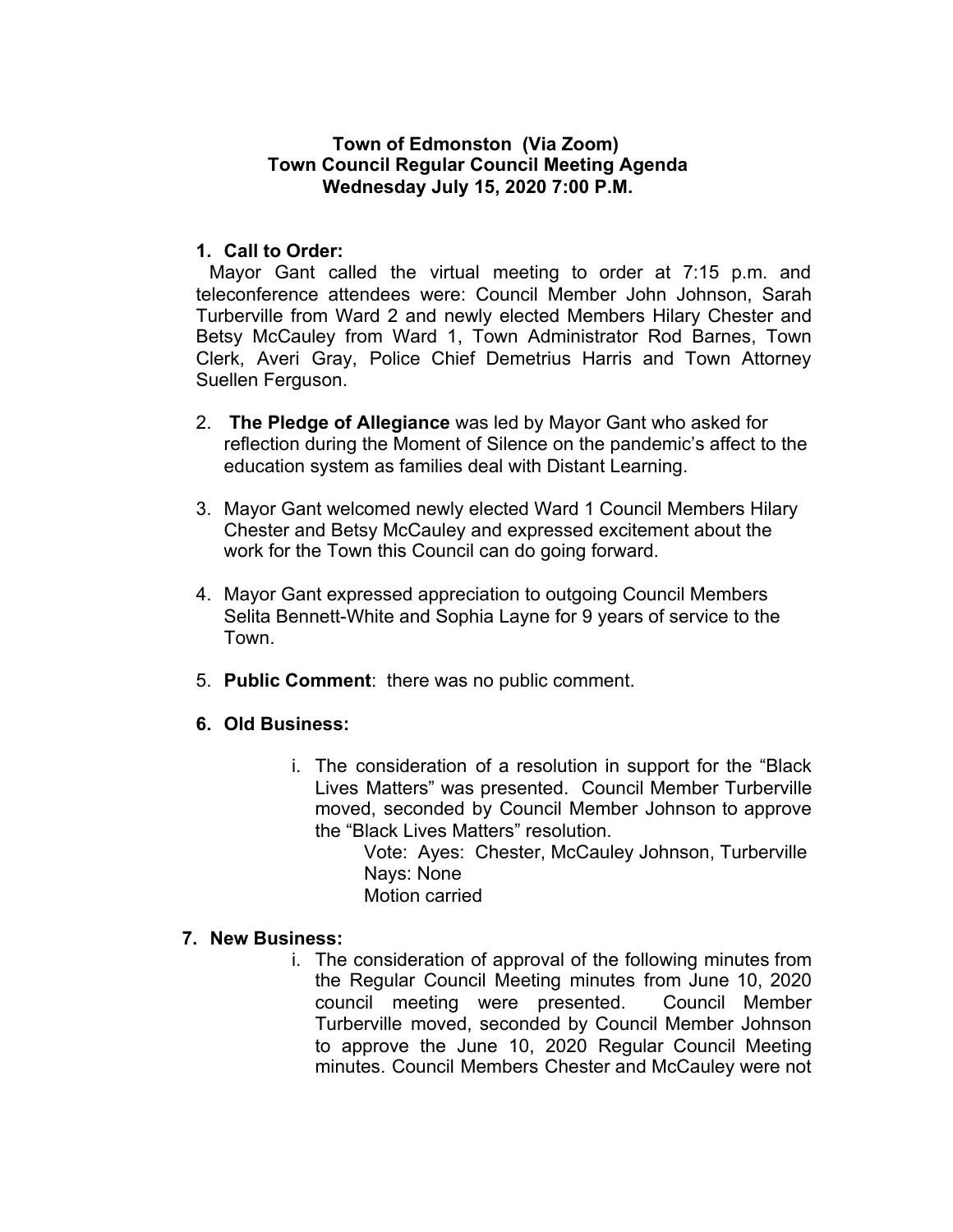yet on the Council and abstained from voting. Mayor Gant voted in this case.

Vote: Ayes: Johnson, Turberville, Mayor Gant Nays: None Motion carried

ii. The consideration of a hazardous duty pay schedule for the Town employees and the COVID 19 grant funds from Prince George's County was presented. Council Member McCauley moved, seconded by Council Member Johnson to approve the hazardous duty pay schedule as presented.

Vote: Ayes: Chester, McCauley, Johnson, **Turberville** 

Nays: None Motion carried

### **8. Police Chief Report (Police and Code Enforcement):**

Chief Harris reported that Sgt. Young is involved with rental inspections and other code issues. Lt. Heyward is focused on the review of technical infrastructure of remote work in police cars. Over 700 "red light" citations were approved last month. He is looking into adding "flashing lights" at the entry to the trails off Decatur Street as an enhanced safety measure. Launch for the Department's Citizen Advisory in August is going forward. The new design of cruisers is complete and there will be a press release about the changes.

9. **Town Administrator Report** Rod reported that the Ingraham Street curb and gutter replacement is underway. 90% of the design phase of the 52<sup>nd</sup> Avenue/Crittenden sidewalk project is complete with proposed construction start late fall or early winter. The Town continues to receive good response in the food distribution on Friday when 64 boxes of produce are distributed and every  $2^{nd}$  and  $4^{th}$  Saturday when Victory Grace Center distributes food. Mr. Barnes reminded Council of Dumpster day on Saturday, July 18 11a.m. – 3p.m.

#### **10.Council Dialogue:**

Council Johnson mentioned involvement in the Friday food deliveries, yard of the month and complemented Public Works on efforts to keep the Town clean.

Council Member Turberville asked if a survey can be provided to businesses to assess loss of revenue. Secondly, she would like Council to consider the possibility of aiding from reserve funds. Mr. Barnes